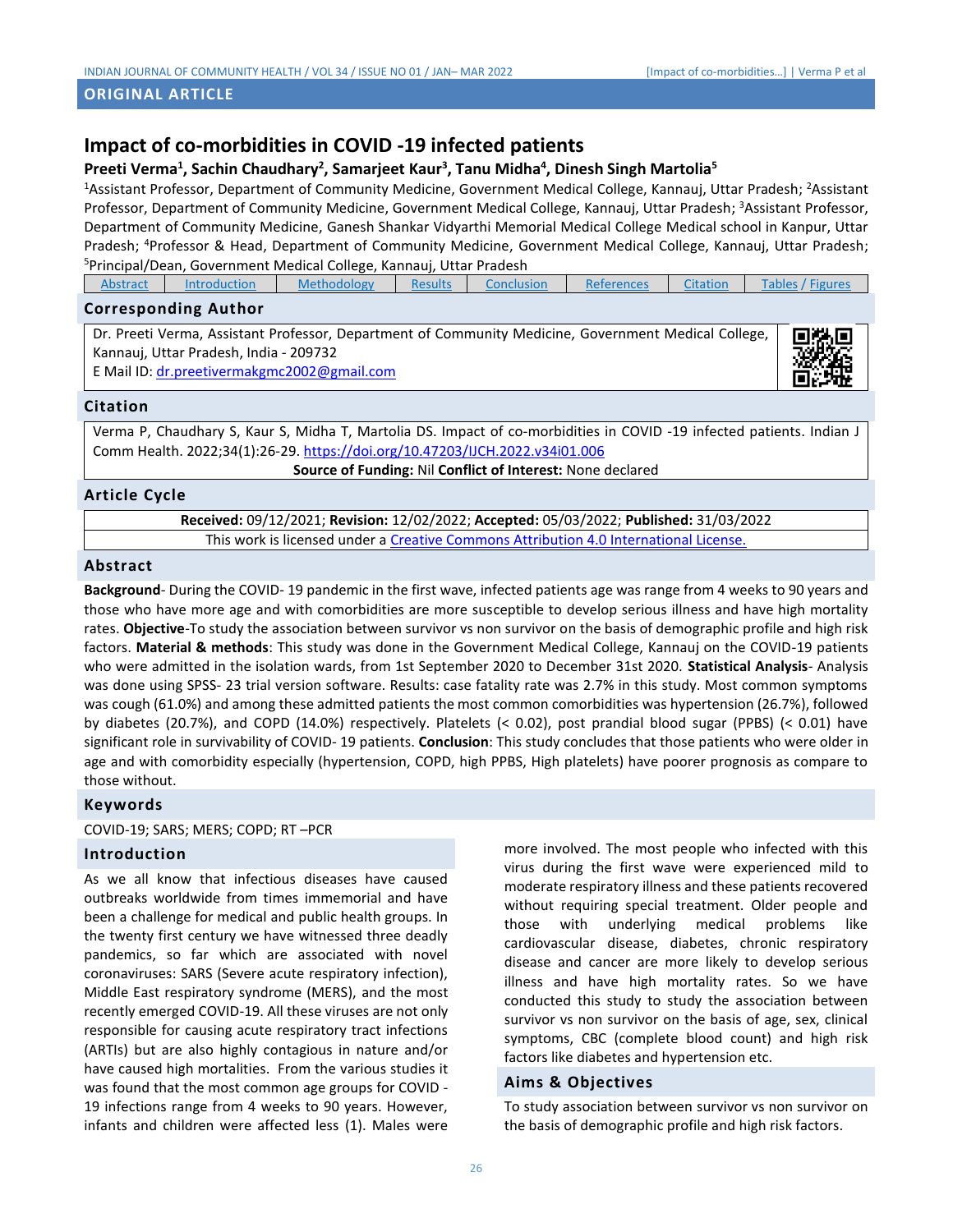## <span id="page-1-0"></span>**Material & Methods**

This study was conducted in the Govt. Medical College, Kannauj on the patients who were admitted in the isolation wards of the hospital attached to college. During this pandemic around 300 patients were admitted in the isolation wards of the college in peak period of 1st September 2020 to 31st December 2020. All the patients who were coming to our flu- OPD with complaints and with any history of contact were tested for COVID -19 with RT-PCR test (Real-time polymerase chain reaction) test. These patients were also screened for presence of any comorbidity. Those patients, who were RT-PCR positive, were admitted to isolation wards. After the admission, demographic, clinical and treatment, data of these patients was taken from the case records in a prestructured questionnaire. The outcome data of these patients was also taken from the case record after the discharge of the patients. The study was reviewed and approved by the institutional committee of the college.

**Statistical Analysis:-**After collection, the data was entered in MS EXCEL spread sheet and analysis was done using SPSS- 23 trial version software. A p value of <0.05 was considered statistically significant. Qualitative variables were compared using Chi-Square test and also applied two sample t- test for quantitative variables

## <span id="page-1-1"></span>**Results**

In this study, out of total 300 patients, 292 were survivors (alive) and 8 non-survivor patients (dead) i.e. case fatality rate was 2.7%. [\(Table 1\)](#page-2-2) showed that, patients who were admitted in the isolation wards have several types of symptoms and out of these most common was cough (61.0%), followed by fever (53.3%), sore throat (46.0%), dyspnea (37.3%), loss of smell (24 .0%), diarrhoea (21.7%) and loss of taste (21.3%) respectively .There was no significant association between the clinical symptoms and survivability of Covid-19 patients.

According to [\(Table 2\)](#page-3-0), among these patients, hypertension was the most common comorbidities (26.7%), followed by diabetes (20.7%), COPD (14.0%), CAD (10.7%) and kidney diseases (10.3 %). Among these comorbidities hypertension (p< 0.0001) and COPD (p<0.04) have significant role in the survivability of the COVID-19 patients, that means those who have either of the comorbidity had poor prognosis. The result of [\(Table](#page-3-1)  [3\)](#page-3-1) is obtained by using two sample t- tests. These results showed that age (p< 0.001), platelets count (< 0.02) and post prandial blood sugar (PPBS) (< 0.01) also have significant crucial role in survivability of COVID- 19 patients i.e. the patients who have initially less platelets count and high PPBS had poor prognosis.

## **Discussion**

In this study, patients who were admitted in the isolation wards have several types of symptoms like and most common was cough (61.0%), fever (53.3%), followed by sore throat 46.0%), Dyspnea (37.3%), loss of smell (24 .0%) and diarrhoea (21.7%) loss of taste (21.3%) respectability. [Wei-jie](https://www.ncbi.nlm.nih.gov/pubmed/?term=Guan%20Wj%5BAuthor%5D&cauthor=true&cauthor_uid=32217650) Guan et al analyzed data from 1590 laboratory confirmed hospitalized patients from 575 hospitals and in their study they found that, of the 1590 cases, mean age was 48.9 years and the most common symptom was fever on or after hospitalization (88.0%), followed by dry cough (70.2%). Fatigue (42.8%) and productive cough (36.0%) were less common (2). Adekunle Sanyaolu et al done a meta-analysis study of COVID-19 patients and this meta analysis showed that fever (88.8%) was the most common symptom, followed by dry cough (68%) and fatigue (33%). Other symptoms noted were productive cough (28.5%), SOB (17%), muscle pain (14.4%), sore throat (11.4%), and headache (10.2%). The least common symptoms were diarrhea (4.4%), nausea and vomiting (4.1%), rhinorrhea (3.2%), abdominal pain (0.16%),and chest pain(0.11%) respectively (3). Ravi dosi conducted a study in 365 patients and they found that 45.28% of patients were asymptomatic, with fever as the most common symptom (38.29%) and epidemiological contact history was present in 69.90%(4). In the present study the patients who were admitted represent with various types of co-morbidities like hypertension (26.7%), diabetes (20.7%), COPD (14.0%), CAD (10.7%) and kidney diseases (10.3 %). Among them hypertension (p< 0.0001) and COPD (p<0.04) have significant role in survivability of the patients, that means these two co-morbidities play a crucial role in COVID- 19 patients. Similar to the present study, [Wei-jie Guan](https://www.ncbi.nlm.nih.gov/pubmed/?term=Guan%20Wj%5BAuthor%5D&cauthor=true&cauthor_uid=32217650) et al also found that, out of total1590 cases, (25.1%) reported having at least one comorbidity and among them most common was hypertension (16.9%),followed by cardiovascular diseases (3.7%) ,cerebrovascular diseases (1.9%), diabetes ( 8.2%) and at least one comorbidity was seen more commonly in severe cases than in non-severe cases (32.8% versus 10.3%) (2). [Adekunle Sanyaolu](https://www.ncbi.nlm.nih.gov/pubmed/?term=Sanyaolu%20A%5BAuthor%5D&cauthor=true&cauthor_uid=32838147) et al also found in their study that the most common comorbidities were hypertension (15.8%), cardiovascular and cerebrovascular conditions (11.7%), and diabetes (9.4%) (3). Akin Osibogun et al found in their study that , the comorbidities like hypertension (OR: 7.36; 95%CI: 4.55–11.89), diabetes (OR: 10.67; 95%CI: 6.31–18.07), renal disease (OR: 33.28; 95%CI: 7.31–151.56), cancer (OR: 9.69; 95%CI: 1.85–50.81), cardiovascular disease (OR: 6.91; 95%CI: 1.41–33.49) and HIV (OR: 9.69; 95%CI: 1.85– 50.81) have an important role in the survivability of the patients. Patients with two or more of these comorbidities were about four times more likely to die than those with one comorbidity. Other identified risk factors for death were older age groups (50–59 years and  $\geq 60$  years)(5). Safiya Richardson et al also found in their study that the most common comorbidities were hypertension (56.6%), followed by obesity (41.7%), and diabetes (33.8%) (6). Divya Goel and Sudhir Kumar did a data analysis from the state of Uttarakhand till 2 October 2020 ,which showed that out of 636 reported deaths due to COVID-19, 10.2%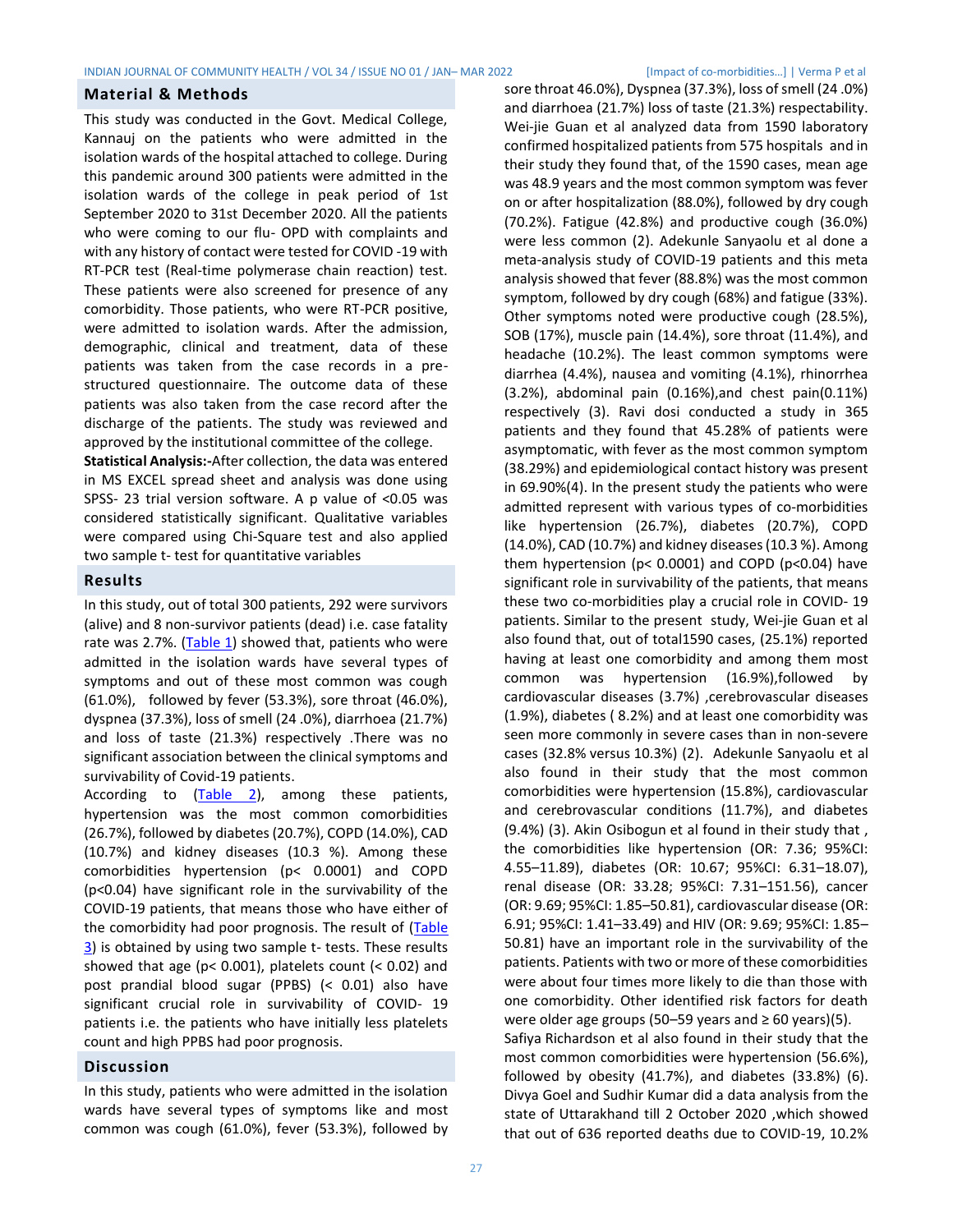#### INDIAN JOURNAL OF COMMUNITY HEALTH / VOL 34 / ISSUE NO 01 / JAN– MAR 2022 [Impact of co-morbidities…] | Verma P et al

people had diabetes ,(4.1%) had Hypertension and 22 deaths were due to chronic kidney disease . 32 cases have coronary artery disease (CAD). From this data analysis it was also concluded that Maximum deaths was occurred in 51- 70 years age group (7). The result of this study showed that age ( $p$ < 0.001) factor, initial platelets count ( $p$ <0.02) and post prandial blood sugar level (p<0.01) play a crucial role in COVID- 19 patients. On the basis of all results, we can say that co-morbidity and some initial investigations are more important to other factors. Non Co-morbidity patients have more chance to survive as compared to comorbidity patients. Similar to our study Ravi dosi found that in, 365 patients the presence of lymphopenia, and comorbid condition were identified as risk factors for requirement of oxygen, mechanical Ventilation and death (7).

## <span id="page-2-0"></span>**Conclusion**

Among laboratory confirmed cases of COVID-19, patients with older age, with some comorbidity especially hypertension, COPD, high PPBS, High platelets yielded poorer clinical outcomes than those without these comorbidities.

## **Recommendation**

A thorough assessment of initial recommended investigations and comorbidities may help establish risk stratification of COVID-19 infected patients upon hospital admission.

## **Limitation of the study**

For this study we have taken data from the patient's case record and consider only initial investigations of the patients

## **Relevance of the study**

## **Tables**

## <span id="page-2-2"></span>**TABLE 1 COMPARISON OF CLINICAL FEATURES BETWEEN SURVIVOR VS NON SURVIVOR**

| <b>Clinical features</b> | Survival (n=292) | Non-Survival (n=8) | <b>Total</b> | p-value |  |
|--------------------------|------------------|--------------------|--------------|---------|--|
| Fever                    |                  |                    |              |         |  |
| Yes                      | 154 (52.7%)      | $6(75.0\%)$        | 160 (53.3%)  | 0.2     |  |
| <b>No</b>                | 138 (47.3 %)     | $2(25.0\%)$        | 140 (46.7%)  |         |  |
| Cough                    |                  |                    |              |         |  |
| Yes                      | 178 (61.0%)      | $6(75.0\%)$        | 184 (61.3%)  | 0.4     |  |
| No                       | 114 (39.0%)      | $2(25.0\%)$        | 116 (48.7%)  |         |  |
| Sore throat              |                  |                    |              |         |  |
| <b>Yes</b>               | 132 (45.2%)      | $6(75.0\%)$        | 138 (46.0%)  | 0.09    |  |
| No                       | 160 (54.8%)      | $2(25.0\%)$        | 162 (54.0%)  |         |  |
| <b>Dyspnea</b>           |                  |                    |              |         |  |
| <b>Yes</b>               | 108 (37.0%)      | 4 (50.0%)          | 112 (37.3%)  | 0.4     |  |
| No                       | 184 (63.0%)      | 4 (50.0%)          | 188 (62.7%)  |         |  |
| Loss of taste            |                  |                    |              |         |  |
| Yes                      | 61 (20.9%)       | 3(37.5%)           | 64 (21.3%)   | 0.2     |  |
| <b>No</b>                | 231 (79.1%)      | 5(62.5%)           | 236 (78.7%)  |         |  |
| Loss of smell            |                  |                    |              |         |  |
| <b>Yes</b>               | 69 (23.6%)       | 3(37.5%)           | 72 (24.0%)   | 0.3     |  |

Regarding COVID-19, very little data was available from India on the association of co- morbidities with mortality. This study provides an insight into the co-morbidities prevalent in the Indian COVID-19 patients that lead to mortality. So this knowledge will be additive to the present literature.

## **Authors Contribution**

All the co- authors helped in planning & designing the study, in data compilation, analysis, and interpretation of data; and also helped in drafting the article.

## **Acknowledgement**

I am thankful to our principle sir and isolation ward incharge for allowing us to conduct the study.

#### <span id="page-2-1"></span>**References**

- 1. Chen N et al. Epidemiological and clinical characteristics of 99 cases of 2019 novel coronavirus pneumonia in Wuhan, China: a descriptive study. Lancet 2020; 395:507–513.
- 2. Wei-jie Guan et al. Comorbidity and its impact on 1590 patients with COVID-19 in China: a nationwide analysis. Eur Respir J. : May 2020; 1455(5): 2000547.
- 3. Adekunle Sanyaolu, et al .Comorbidity and its Impact on Patients with COVID-19. SN Compr Clin Med: jun 25, 2020: 1–8.
- 4. Ravi Dosi, Gaurav Jain and Abhishek Mehta. Clinical Characteristics, Comorbidities, and Outcome among 365 Patients of Coronavirus Disease 2019 at a Tertiary Care Centre in Central India.JAIP : September 2020;68.
- 5. Osibogun A et al. Outcomes of COVID-19 patients with comorbidities in southwest Nigeria. PLoS ONE 16(3): e0248281. https://doi.org/10.1371/journal.pone.0248281
- 6. Safiya Richardson et al . Presenting Characteristics, Comorbidities, and Outcomes Among 5700 Patients Hospitalized With COVID-19 in the New York City Area. JAMA. April 22, 2020; 323(20):2052- 2059.
- 7. Divya Goel and Sudhir Kumar. Co-morbid conditions in COVID-19 patients in Uttarakhand state of India. http://www.jogh.org/documents/2021/jogh-11-03029.htm